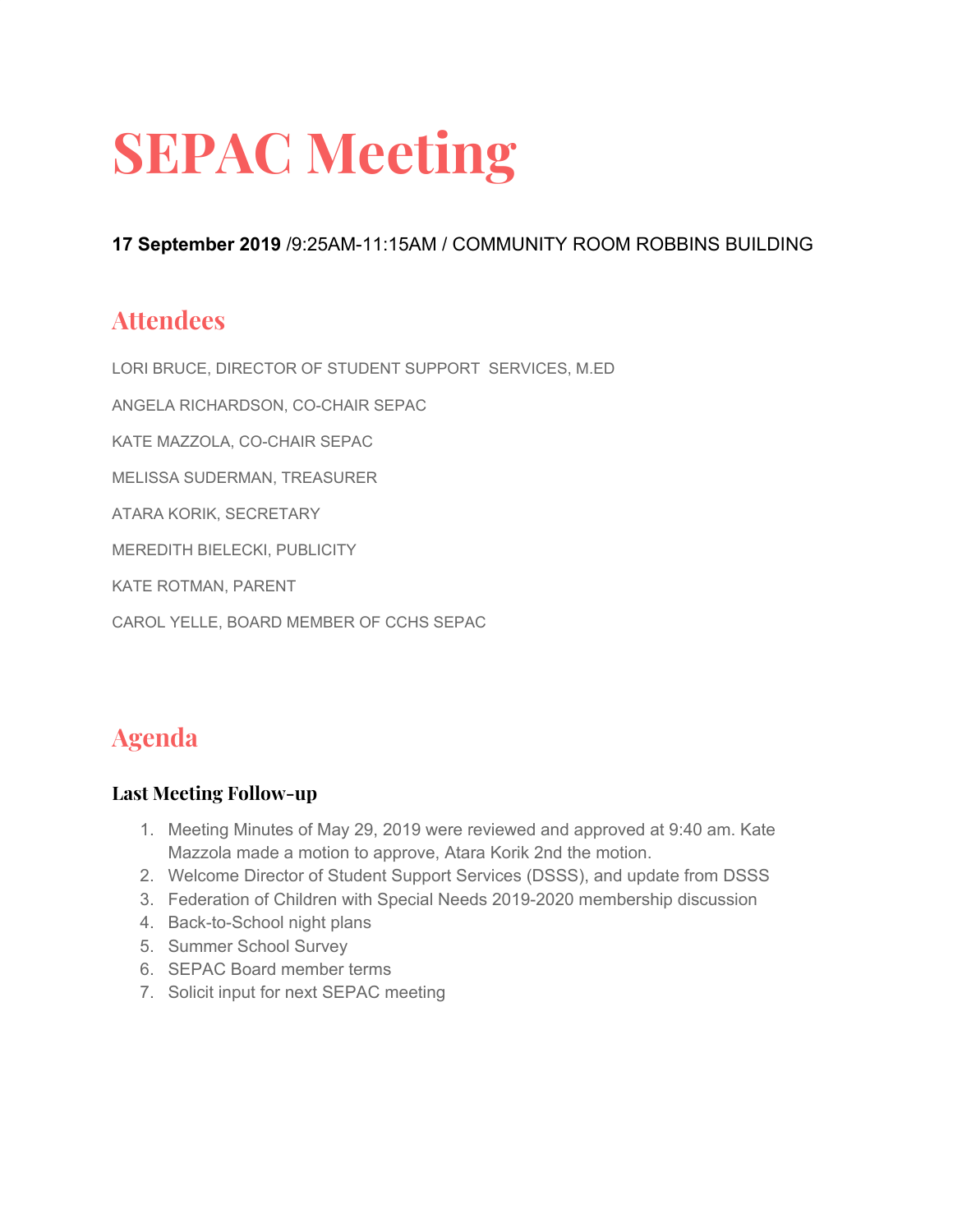#### **New Business**

- 1. Lori B. Introduction and vision for the school year.
- 2. Parent Survey- Summer School and Tutoring
- 3. SEPAC Board Members Terms and Federation of Special Needs Membership
- 4. Movie Screening
- 5. Group Workshops
- 6. Back to School Nights

# **MEETING MINUTES**

## **1. Lori Bruce DSSS**

- Two major focuses for the school year are streamlining IEPs and Summer School Program.
- Lori has been reviewing IEPs for trends. She is in the process of streamlining all IEPs.
- Lori B. putting together E-Sped training for all teachers.
- Parents asked, How are IEPs written? How are teachers trained? This brought up the suggestion on a possibility for a 411 workshop about IEP.
- Another parent asked if Lori B. has talked with Concord Carlisle about transferring/transitioning students from 8th grade to High School? Lori B. has been in touch and has a plan in place, for those transitioning into high school.
- Another parent asked who is the Director of the Preschool. Lori B. answered that she oversees all Special Ed. She also oversees the general ed of the preschool too.
- The preschool is play based and not nationally accredited.
- Lori B. wants revise summer school program.
- Lori B. mentioned moving the summer school program towards a more project based program. See #2 for summer school info.
- ●

## **2. Parent Survey, Summer School and Tutoring**

- Revise Summer School program.
- Extend from 3 weeks to 5 weeks, 3 days a week.
- Hired SLP from Concord.
- Lots of issues surrounding tutoring.
- Send out Survey Monkey to Parents.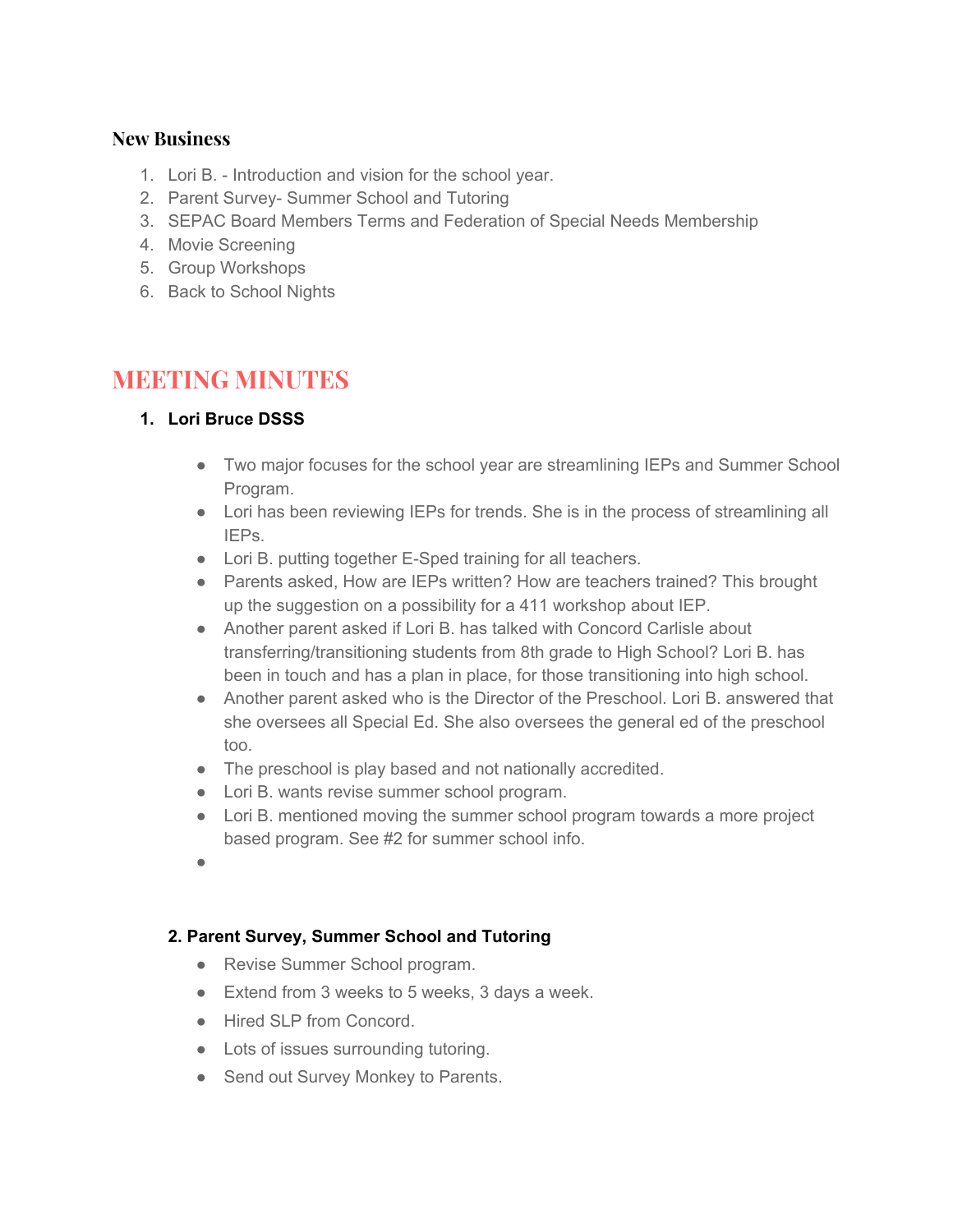#### **2. Parent Survey, Summer School and Tutoring (Continued )**

- Survey Monkey to address issues that parents may face. Eq. being a working parent, vacation etc…
- SEPAC needs to draft objectives for the survey. See what parents are interested in.
- A question was raised, Who is summer school for? Is it just for students on IEPs or General Ed too? Are parents interested in sending kids to summer school?
- Could also add if parents are interested in a specific IEP workshop.
- Survey should be sent to the whole school through the school.
- Survey should also be kept short, not too many questions.
- Lori B. will revisit last years budget.
- A parent commented on it can take time to get things set up and running.
- One of the SEPAC board members will put together a google Doc for possible Survey Monkey questions.

#### **3. SEPAC Board Member Terms and Board Meeting and Federation Membership**

- Board Member terms will be discussed next meeting.
- Carol Y. will send a copy of Bylaw changes for Board Member terms.
- There is a Concord/Carlisle board meeting on the 26th.
- Now there are three different versions of Basic Parent Rights.
- There was talk about budding up with other districts for parents rights.
- A parent asked where is the funding coming from? Are we responsible for covering the cost?
- A parent asked if we could use the funds from the Treasury? Which we can. However most parents agreed that it would be better used towards a speaker or event.
- Another parent asked, who is going to attend? Maybe we could have the school pay this year and see how it goes? Then gauge if we should use the presentation the school has if low turn out?
- The idea was brought up of maybe attending a presentation of Basic Rights in another district to see how we feel about joining.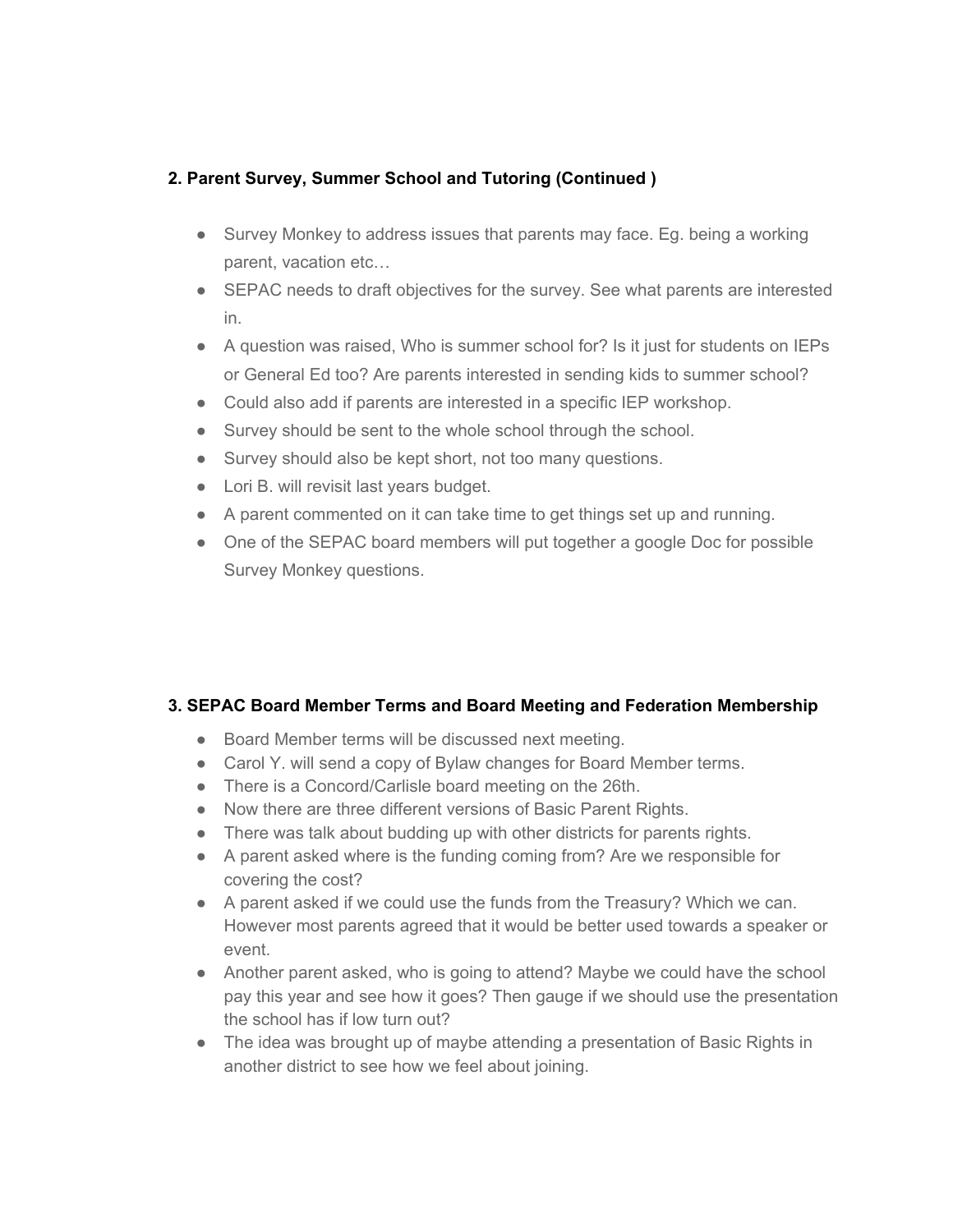• A parent mentioned we should get in touch with Leslie Leslie from the Federation about any training, questions or content we may be wondering about.

## **3. SEPAC Board Member Terms and Board Meeting and Federation Membership**

## **(continued)**

- Lori B. mentioned that the joining fee is not supposed to come out of school budget per Business Manager.
- Lori B. asked Supra and it was approved to come out of school budget.
- Kate Mazzola put forth a motion for the SEPAC to join the Federation of Special Needs if paid in full by Carlisle Public School. Motion seconded by Atara Korik. Motion approved by board at 10:56am
- Angela Richardson will pay for Federation and will be reimbursed by CPS.
- School Committee needs to appoint a rep for SEPAC. MA law states that all in district schools must have a SEPAC.
- Lori B. will reach out to School Committee member Eva Mostoufi

# **4. Movie Night**

- **● "Intelligent Lives"** by Dan Habib
- Acton/Boxborough to have screening with guest speaker, Melanie Perkins McLaughlin.
- Carol Yelle will forward information.

# **5. Back to School Night**

- Need brochures updated and printed.
- Need to staff tables
- Meredith B. will help with brochures and list of dates of meetings.
- Meredith will send dates to Mosquito.

## **6. Group Workshops**

● Contact and Invite Sally Quinn Reed, Center for Parents and Teachers.

Meeting was adjourned at 11:15 am